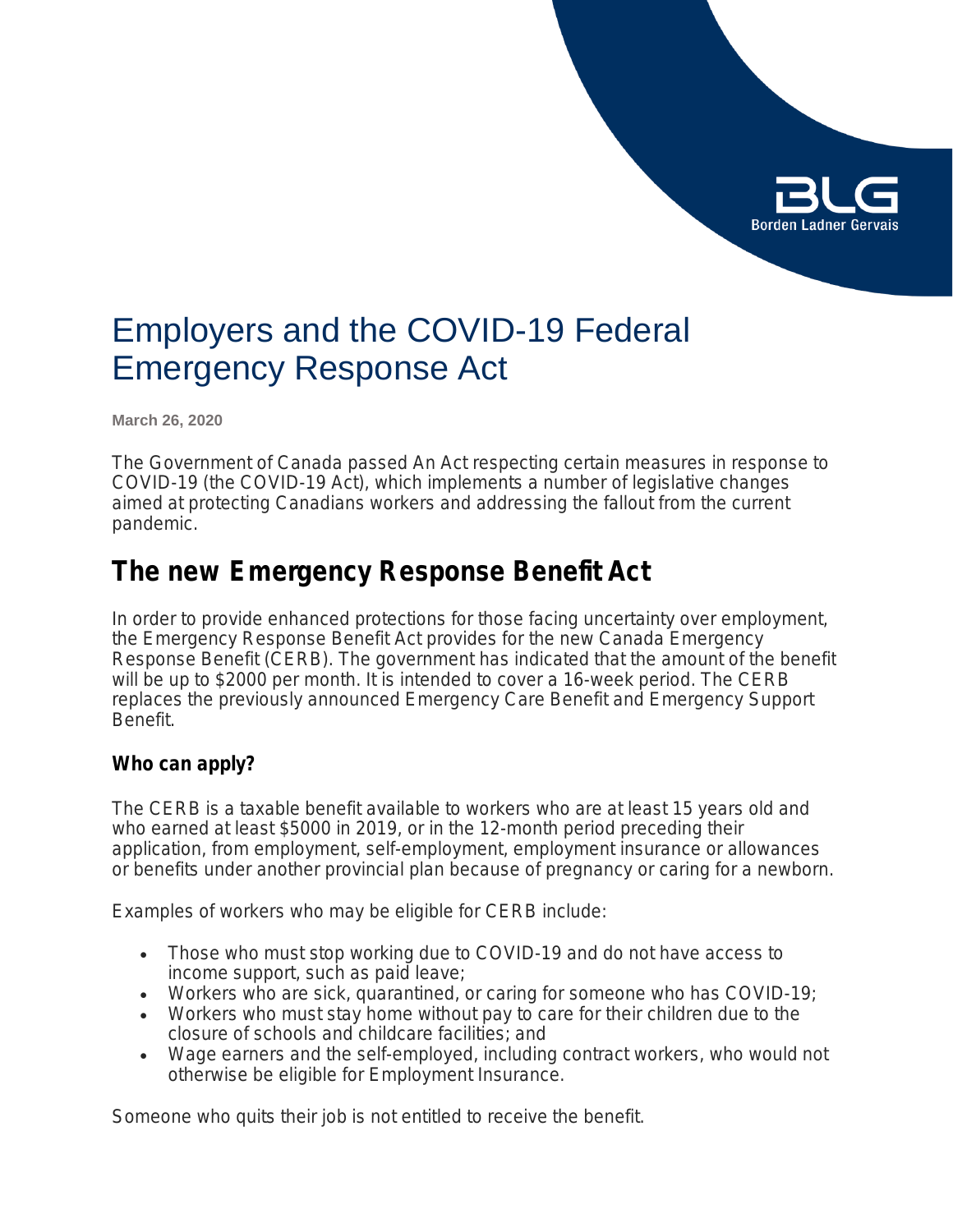# **What is the eligibility criteria?**

A worker may apply for the benefit for any four-week period between March 15, 2020 and October 3, 2020. Applications will not be accepted after December 2, 2020.

In order to be eligible for the benefit, the individual must have stopped working for at least 14 days within the four-week period they apply for, and for reasons related to COVID-19. Additionally, the worker must not receive for the consecutive days:

- Income from employment insurance;
- Benefits as defined by the *Employment Insurance Act*;
- Money or other benefits under provincial legislation for pregnancy of care of a new-born; or
- Any other income outlined in the regulations.

## **How does the CERB work for those already collecting EI?**

Those who are already receiving employment insurance (EI) and sickness benefits will continue to receive them. They should not apply for the CERB. Similarly, those who have already applied for EI and who are waiting for their application to be processed should not apply.

Canadians can apply for the CERB if their EI benefits cease prior to October 3, 2020, and if they are unable to return to work due to COVID-19.

Finally, Canadians who are eligible for EI regular and sickness benefits can still access these benefits if they remain unemployed after the 16-week period covered by the CERB.

## **When will the CERB become available?**

Access to the CERB benefit is expected to commence in early April. It will be accessible through a secure web portal. It is expected that individuals will also be able to apply via an automated phone number or a toll-free number.

## **Do employers still need to issue temporary layoff notices?**

There are a number of statements issued by the Government of Canada and in the media indicating that the CERB will be available to workers who continue to be employed, but are not being paid because their employer has asked them not to come to work.

This has caused some confusion around whether employers should proceed with temporary layoffs.

The COVID-19 Act does not deal with the employment relationship, as that is governed by provincial law (with the exception of federally-regulated employees). While the COVID-19 Act sets out a new benefits regime, it does not, in its present form, change the employment standards rules, including those associated with temporary layoffs, in the various provinces.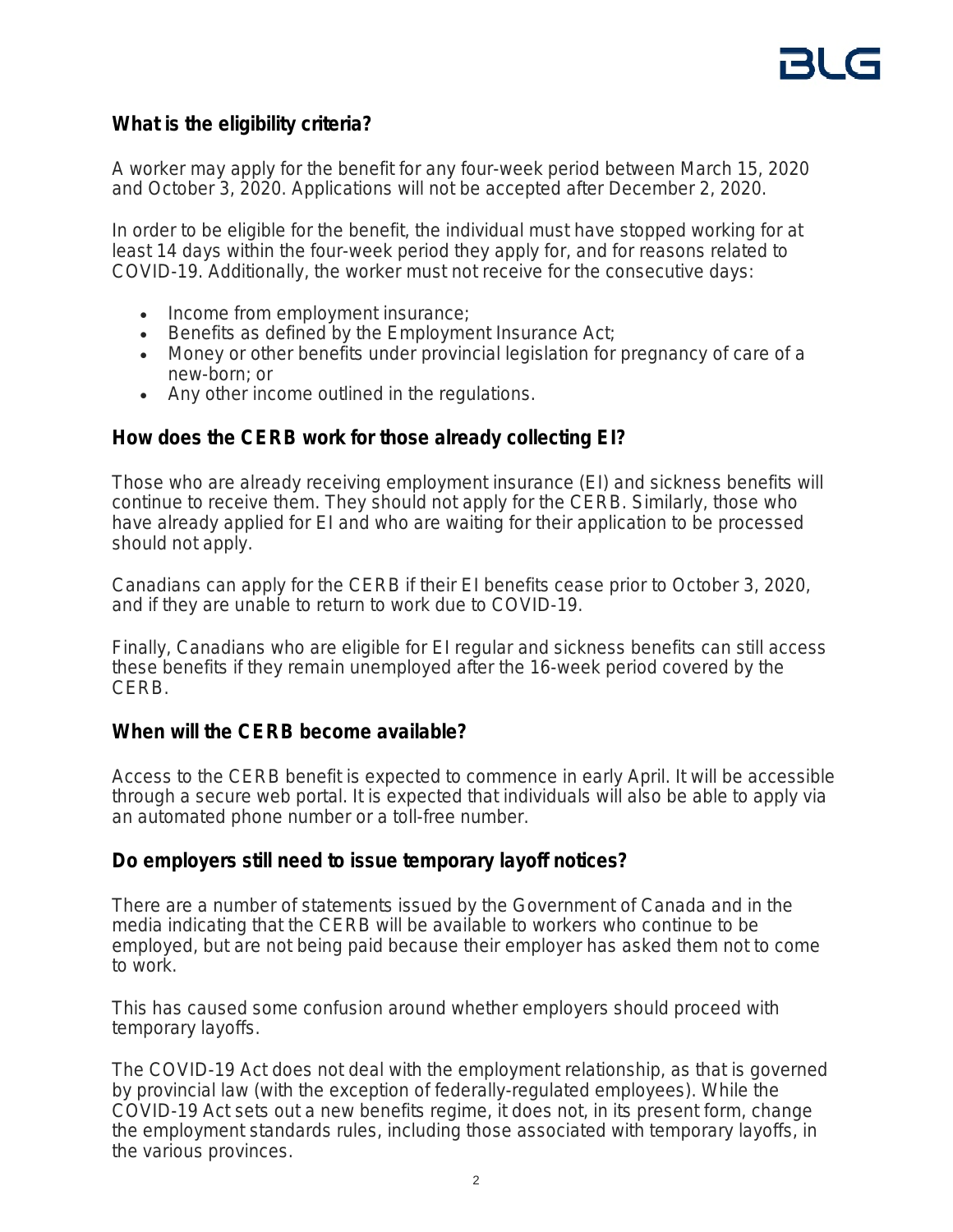

In order to be eligible for the CERB, the COVID-19 Act clearly states that individuals must have stopped working and been without any income for 14 consecutive days in order to be eligible for CERB. This requirement will have implications for the employment relationship that need to be carefully considered by employers considering not issuing temporary layoffs because of the CERB.

We recommend that employers seek legal advice to obtain clarity on this issue.

# **Amendments to the** *Employment Insurance Act*

The COVID-19 Act also introduced amendments in the *Employment Insurance Act* to waive the requirement to provide a medical certificate to access EI sickness benefits. These amendments will last until September 30, 2020, at which point the requirements for medical certificates will be reinstated.

# **Amendments to the** *Canada Labour Code*

Finally, the COVID-19 Act has implemented legislative changes to the *Canada Labour Code* (the Code). These impact only federally-regulated workplaces. In other words, if you are a provincially-regulated employer, these changes do not apply to your business. Highlights include:

# **New temporary leave of absence for COVID-19**

Federally-regulated employees will be entitled to up to 16 weeks of unpaid, jobprotected leave if they are unable to work for reasons related to COVID-19, including, but not limited to:

- If they are being quarantined or asked to self-isolate; or
- If they are required to provide care to a family member as a result of COVID-19.

To take this leave of absence, employees must provide written notice to their employer as soon as possible and advise how long they intend to be on leave. In the event the anticipated length of the leave changes, the employee must let their employer know.

Medical certificates are not required. Employers may, however, require employees to provide a written declaration to support the reasons for the leave, as well as any change to the anticipated length of the leave.

The leave related to COVID-19 is to be repealed on October 1, 2020.

# **New quarantine leave**

As of October 1, 2020, and to replace the leave related to COVID-19, federallyregulated employees will be entitled to an unpaid, job-protected leave of absence of up to 16 weeks as a result of quarantine.

# **Temporary removal of medical certificate requirements**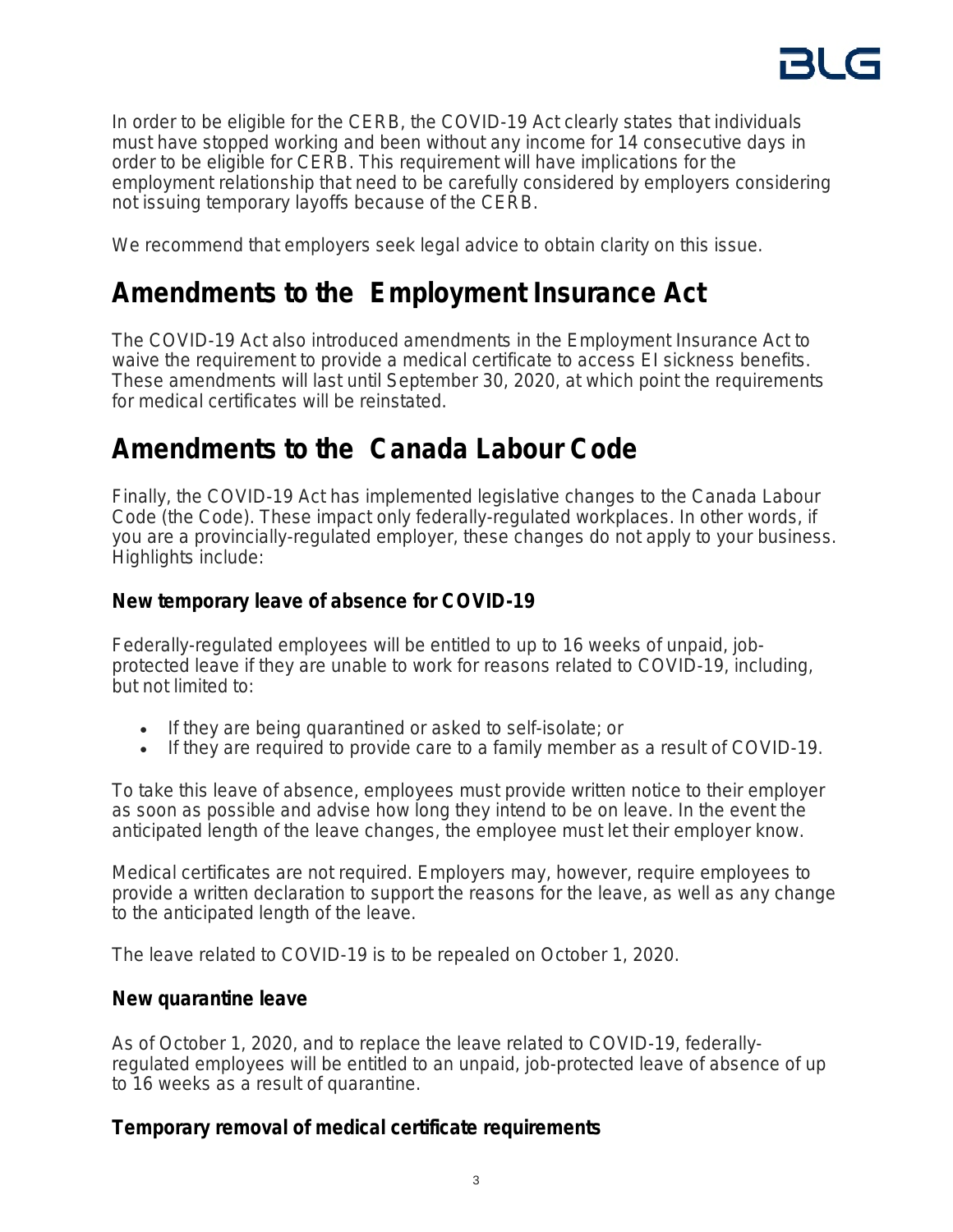

Until September 30, 2020, federally-regulated employees may use compassionate care leave, critical illness leave, or medical leave without providing a medical certificate.

With respect to critical illness leave, employees are also not required to provide documentation to support the reasons of the leave or the change in the length of leave.

These changes to the Code are not retroactive.

**For advice with respect to employment issues arising from COVID-19, please get in touch with our team listed below, who are ready and available to assist with navigating through these unprecedented times. BLG has created a [COVID-19](https://www.blg.com/en/insights/covid-19)  [Resource Centre](https://www.blg.com/en/insights/covid-19)** to assist businesses on a variety of topics, including investment **management, leasing, contractual risks, public disclosure requirements and criminal law.**

By:

[Michelle S. Henry](https://www.blg.com/en/people/h/henry-michelle), [Odessa O'Dell](https://www.blg.com/en/people/o/odell-odessa)

Services:

[Labour & Employment](https://www.blg.com/en/services/practice-areas/labour-,-a-,-employment)

#### **BLG | Canada's Law Firm**

As the largest, truly full-service Canadian law firm, Borden Ladner Gervais LLP (BLG) delivers practical legal advice for domestic and international clients across more practices and industries than any Canadian firm. With over 725 lawyers, intellectual property agents and other professionals, BLG serves the legal needs of businesses and institutions across Canada and beyond – from M&A and capital markets, to disputes, financing, and trademark & patent registration.

#### **[blg.com](http://www.blg.com)**

#### **BLG Offices**

#### **Calgary**

Centennial Place, East Tower 520 3rd Avenue S.W. Calgary, AB, Canada T2P 0R3

T 403.232.9500 F 403.266.1395

#### **Montréal**

1000 De La Gauchetière Street West Suite 900 Montréal, QC, Canada H3B 5H4 T 514.954.2555 F 514.879.9015

#### **Ottawa**

World Exchange Plaza 100 Queen Street Ottawa, ON, Canada K1P 1J9 T 613.237.5160 F 613.230.8842

#### **Toronto**

Bay Adelaide Centre, East Tower 22 Adelaide Street West Toronto, ON, Canada M5H 4E3 T 416.367.6000 F 416.367.6749

#### **Vancouver**

1200 Waterfront Centre 200 Burrard Street Vancouver, BC, Canada V7X 1T2

T 604.687.5744 F 604.687.1415